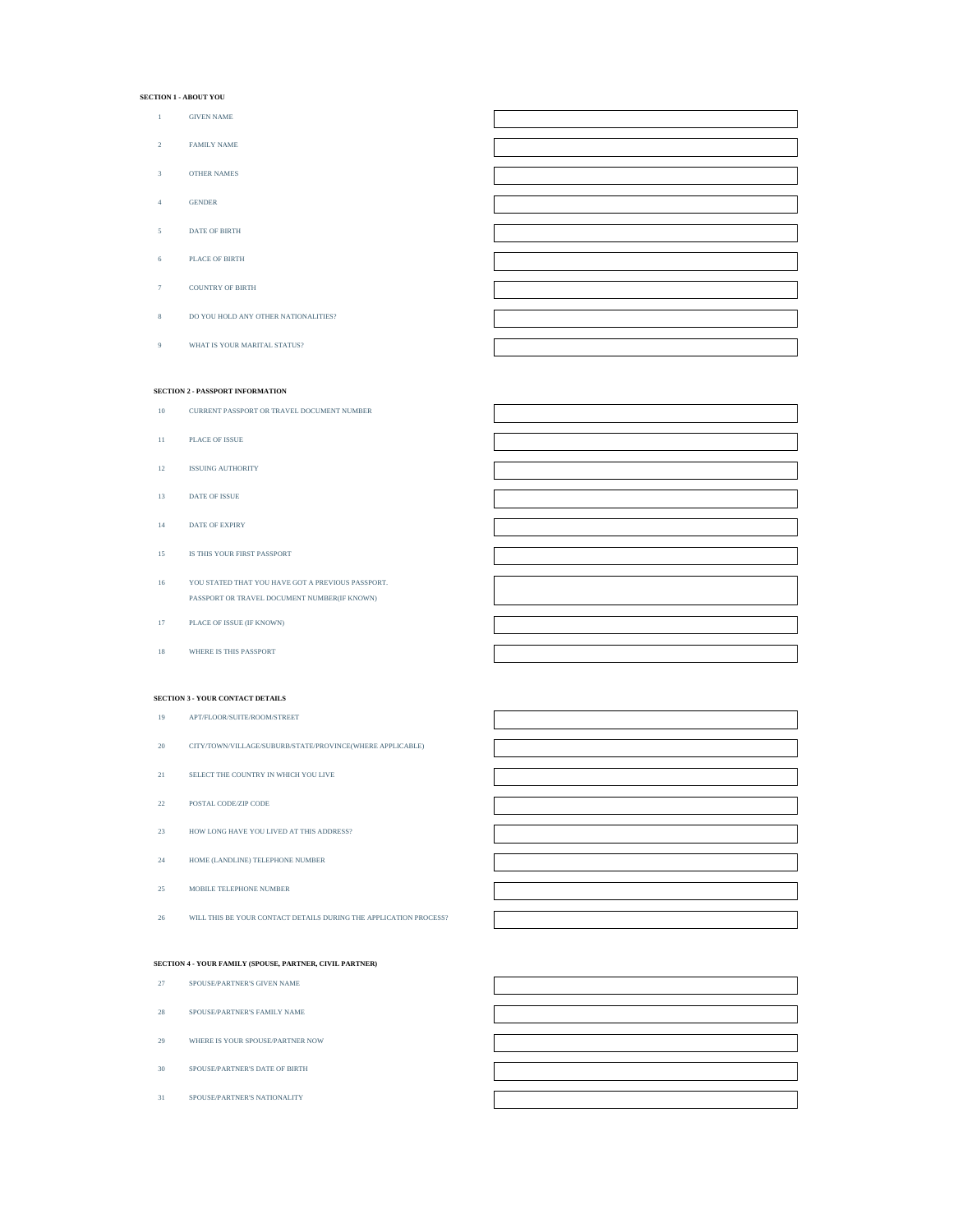WILL YOUR SPOUSE/PARTNER BE TRAVELLING WITH YOU?

# **SECTION 4 - YOUR FAMILY**

- DO YOU HAVE ANY CHILDREN
- HOW MANY CHILDREN DO YOU HAVE?

## **SECTION 4 - YOUR FAMILY (CHILD 1)**

- CHILD'S GIVEN NAME
- CHILD'S FAMILY NAME
- CHILD'S DATE OF BIRTH
- CHILD'S PLACE OF BIRTH
- RELATIONSHIP TO YOU
- CHILD'S NATIONALITY
- PLEASE INDICATE WHETHER THEY ARE TRAVELLING WITH YOU
- CHILD'S ADDRESS DETAILS
- WHERE IS THIS CHILD CURRENTLY

# **SECTION 4 - YOUR FAMILY (CHILD 2)**

- CHILD'S GIVEN NAME
- CHILD'S FAMILY NAME
- CHILD'S DATE OF BIRTH
- CHILD'S PLACE OF BIRTH
- RELATIONSHIP TO YOU
- CHILD'S NATIONALITY
- PLEASE INDICATE WHETHER THEY ARE TRAVELLING WITH YOU
- CHILD'S ADDRESS DETAILS
- WHERE ARE THEY

#### **SECTION 4 - YOUR FAMILY**

WILL ANY OTHER CHILDREN BE TRAVELLING WITH YOU?

#### **SECTION 4 - YOUR FAMILY (FATHER)**

#### FATHER'S GIVEN NAME

- FATHER'S FAMILY NAME
- FATHER'S DATE OF BIRTH
- FATHER'S PLACE AND COUNTRY OF BIRTH
- FATHER'S NATIONALITY/NATIONALITIES

## **SECTION 4 - YOUR FAMILY(MOTHER)**

MOTHER'S GIVEN NAME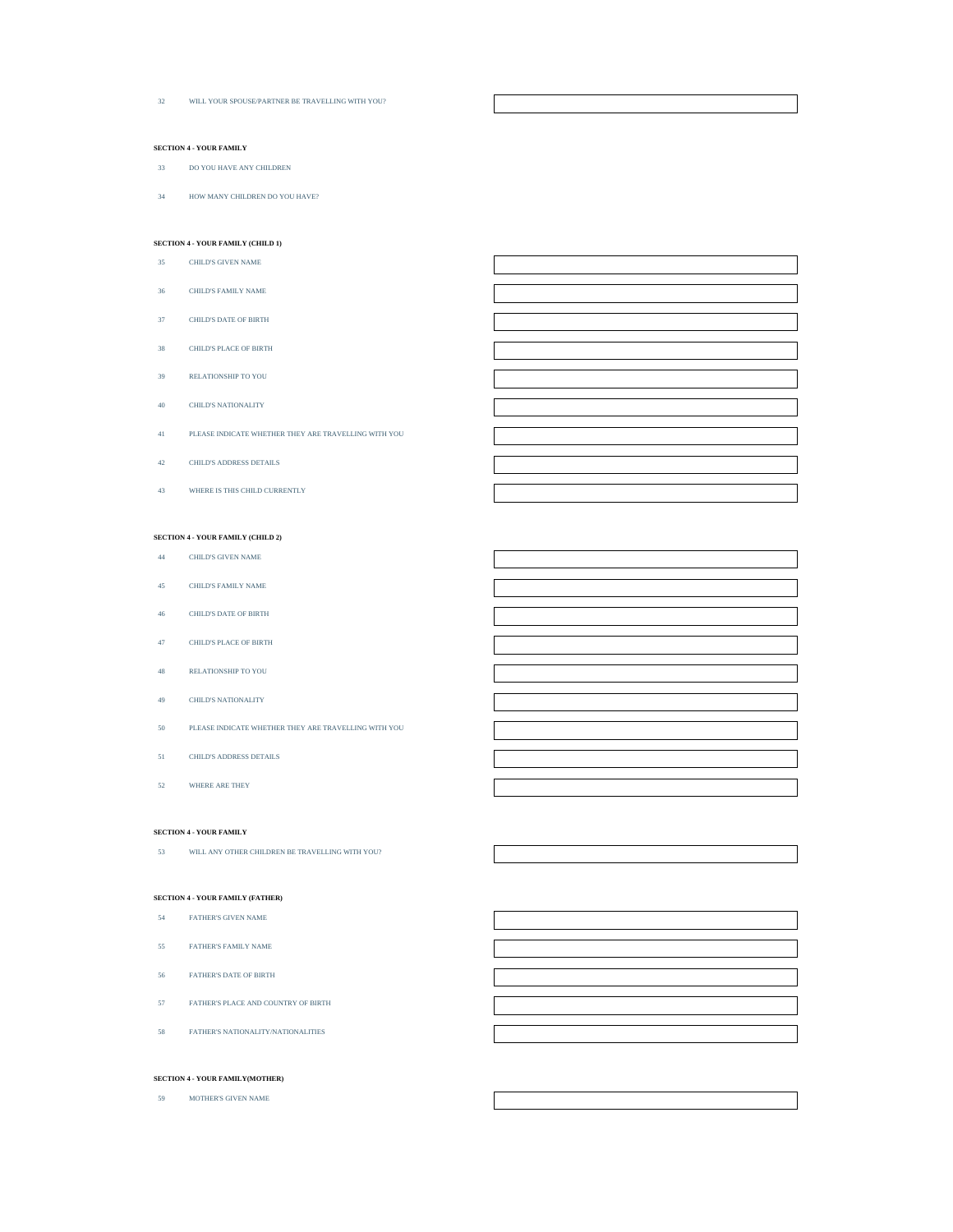| 60 | MOTHER'S FAMILY NAME                |  |
|----|-------------------------------------|--|
| 61 | <b>MOTHER'S DATE OF BIRTH</b>       |  |
| 62 | MOTHER'S PLACE AND COUNTRY OF BIRTH |  |
| 63 | MOTHER'S NATIONALITY/NATIONALITIES  |  |

# **SECTION 5 - IMMIGRATION HISTORY**

| 64 | HAVE YOU EVER TRAVELLED OUTSIDE YOUR COUNTRY OR RESIDENCE, IN THE LAST 10<br>YEARS?                                                                                                                            |  |
|----|----------------------------------------------------------------------------------------------------------------------------------------------------------------------------------------------------------------|--|
| 65 | HAVE YOU EVER TRAVELLED TO THE UK, IN THE LAST 10 YEARS?                                                                                                                                                       |  |
| 66 | HAVE YOU EVER BEEN REFUSED A VISA FOR THE UK?                                                                                                                                                                  |  |
| 67 | HAVE YOU EVER BEEN REFUSED A VISA FOR ANY COUNTRY?                                                                                                                                                             |  |
| 68 | HAVE YOU BEEN GRANTED A UK VISA IN THE LAST 10 YEARS?                                                                                                                                                          |  |
| 69 | HAVE YOU BEEN REFUSED ENTRY ON ARRIVAL TO THE UK IN THE LAST 10 YEARS?                                                                                                                                         |  |
| 70 | HAVE YOU EVER BEEN DEPORTED, REMOVED OR OTHERWISE REQUIRED TO LEAVE THE<br>UK?                                                                                                                                 |  |
| 71 | HAVE YOU EVER BEEN DEPORTED, REMOVED OR OTHERWISE REQUIRED TO LEAVE<br><b>ANOTHER COUNTRY?</b>                                                                                                                 |  |
| 72 | HAVE YOU MADE AN APPLICATION TO THE HOME OFFICE TO REMAIN IN THE UK IN THE<br>LAST 10 YEARS?                                                                                                                   |  |
| 73 | DO YOU HAVE A UK NATIONAL INSURANCE NUMBER?                                                                                                                                                                    |  |
| 74 | DO YOU HAVE ANY CRIMINAL CONVICTIONS IN ANY COUNTRY (INCLUDING TRAFFIC<br>OFFENCES)?                                                                                                                           |  |
| 75 | HAVE YOU EVER BEEN CHARGED IN ANY COUNTRY WITH A CRIMINAL OFFENCE FOR<br>WHICH YOU HAVE NOT YET BEEN TRIED IN THE COURT (INCLUDING TRAFFIC<br>OFFENCES)?                                                       |  |
| 76 | IN TIMES OF EITHER PEACE OR WAR HAVE YOU, EVER BEEN INVOLVED IN, OR<br>SUSPECTED OF INVOLVEMENT IN, WAR CRIMES, CRIMES AGAINST HUMANITY OR<br>GENOCIDE?                                                        |  |
| 77 | HAVE YOU EVER BEEN INVOLVED IN, SUPPORTED, OR ENCOURAGED TERRORIST<br>ACTIVITIES IN ANY COUNTRY? HAVE YOU. EVER BEEN A MEMBER OF, OR GIVEN<br>SUPPORT TO AN ORGANISATION THAT HAS BEEN CONCERNED IN TERRORISM? |  |
| 78 | HAVE YOU EVER, BY ANY MEANS OR MEDIUM, EXPRESSED VIEWS THAT JUSTIFY OR<br>GLORIFY TERRORIST VIOLENCE OR THAT MAY ENCOURAGE OTHERS TO TERRORIST<br>ACTS OR OTHER SERIOUS CRIMINAL ACTS?                         |  |
| 79 | HAVE YOU ENGAGED IN ANY OTHER ACTIVITIES THAT MIGHT INDICATE THAT YOU<br>MAY NOT BE CONSIDERED A PERSON OF GOOD CHARACTER?                                                                                     |  |
| 80 | YOU STATED THAT YOU HAD TRAVELLED OUTSIDE YOUR COUNTRY.                                                                                                                                                        |  |
|    | PLEASE GIVE THE APPROXIMATE DATE AND DURATION AND PURPOSE OF YOUR STAY/S                                                                                                                                       |  |

# **SECTION 6 - STAY IN THE UK**

| 81  | HOW LONG DO YOU INTEND TO STAY IN THE UK?                                           |  |
|-----|-------------------------------------------------------------------------------------|--|
| 82  | ON WHAT DATE DO YOU WANT TO TRAVEL?                                                 |  |
| 83. | WHAT DATE WILL YOU LEAVE THE UK?                                                    |  |
| 84  | ARE YOU A NATIONAL OF THE COUNTRY IN WHICH YOU ARE APPLYING FROM?                   |  |
| 85  | ARE YOU TRAVELLING WITH ANYONE?                                                     |  |
| 86  | YOU STATED THAT YOU ARE NOT A NATIONAL OF THE COUNTRY IN WHICH YOU ARE<br>APPLYING. |  |

# **SECTION 6 - TOURIST - ABOUT YOUR STAY**

WHAT PERMISSION DO YOU HAVE TO STAY IN THAT COUNTRY?

- 87 WHAT WILL YOU DO IN THE UK?
- 88 WHERE WILL YOU STAY IN THE UK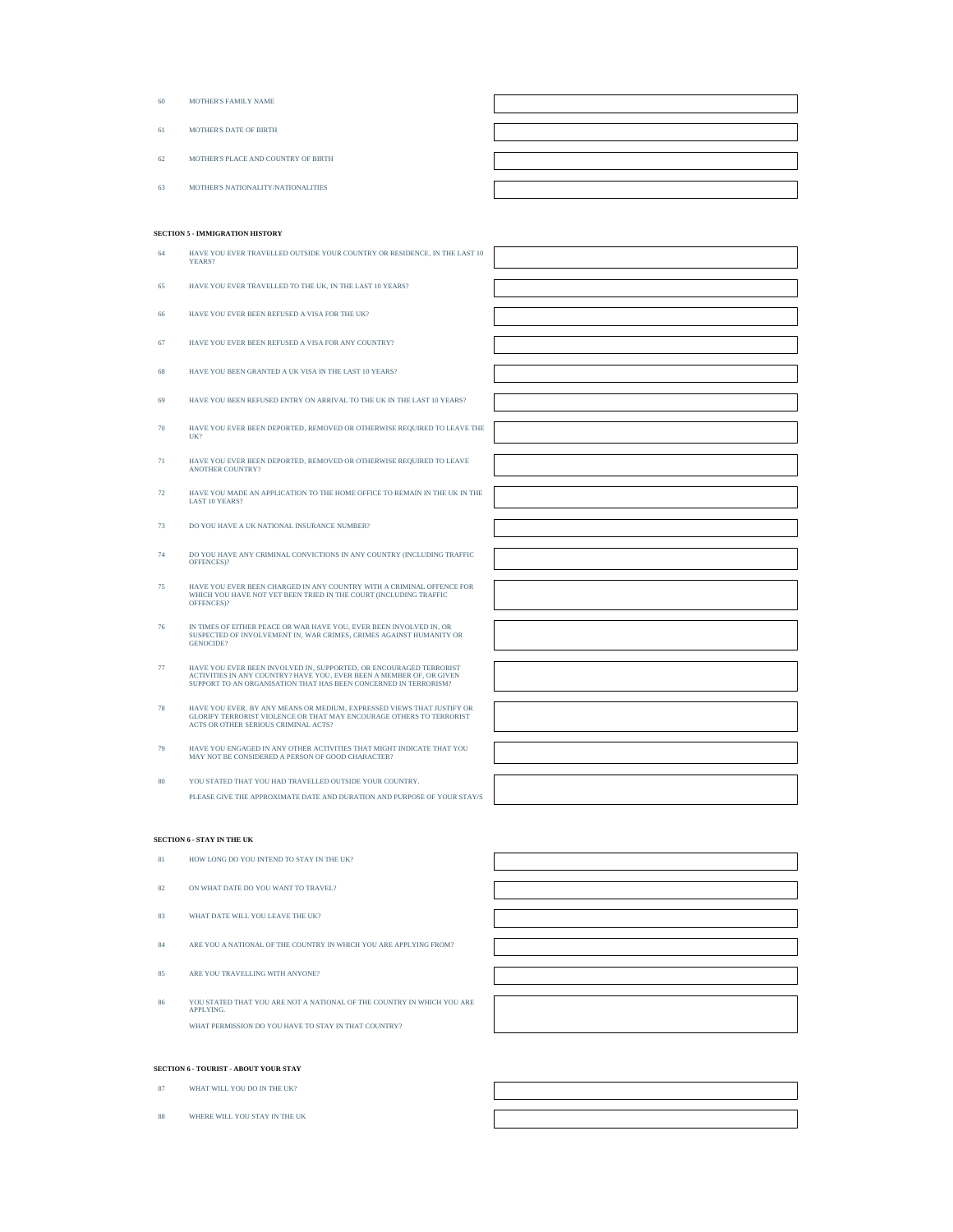- 89 GIVEN NAME (IF APPLICABLE)
- 90 FAMILY NAME OR HOTEL/B&B NAME
- 91 APT/FLOOR/SUITE/ROOM, STREET
- 92 CITY/TOWN/VILLAGE/SUBURB/STATE/PROVINCE (WHERE APPLICABLE)
- 93 POSTAL CODE/ ZIP CODE
- 94 LANDLINE TELEPHONE NUMBER

## **SECTION 6 - TOURIST - IMMEDIATE FAMILY**

95 DO YOU HAVE ANY IMMEDIATE FAMILY IN THE UK?

### **SECTION 6 - CURRENT FINANCES AND EMPLOYMENT**

- ARE YOU UNEMPLOYED, EMPLOYED, OR SELF-EMPLOYED?
- 97 YOU STATED THAT YOU ARE EMPLOYED/SELF EMPLOYED. WHAT IS YOUR PRESENT OCCUPATION?
- 98 WHAT IS THE NAME OF THE COMPANY YOU WORK FOR?
- 99 WHEN DID YOU START THIS JOB?
- 100 PLEASE PROVIDE YOUR WORK ADDRESS DETAILS
- 101 WHAT ARE YOUR EMPLOYER'S TELEPHONE NUMBERS? LANDLINE TELEPHONE NUMBER
- 102 MOBILE TELEPHONE NUMBER
- 103 WHAT IS YOUR EMPLOYER'S E-MAIL ADDRESS?
- 104 DO YOU HAVE ANY OTHER SOURCE OF INCOME FROM A SECOND JOB OR OCCUPATION?
- 105 YOUR TOTAL MONTHLY INCOME FROM ALL SOURCES OF WORK OR EMPLOYMENT AFTER TAX

## **SECTION 6 - CURRENT EMPLOYMENT AND FINANCES**

- 106 DO YOU RECEIVE INCOME FROM ANY OTHER SOURCES, INCLUDING FRIENDS OR **FAMILY**
- 107 DO YOU HAVE SAVINGS, PROPERTIES OR OTHER INCOME, FOR EXAMPLE, FROM STOCKS **AND SHARES**
- 108 HOW MUCH OF YOUR MONTHLY INCOME IS USED TO SUPPORT YOUR FAMILY MEMBER'S?
- 109 HOW MUCH DO YOU SPEND EACH MONTH ON LIVING COSTS?
- 110 YOU STATED THAT YOU RECEIVE INCOME FROM OTHER SOURCES, INCLUDING FRIENDS OR FAMILY. PLEASE GIVE DETAILS
- 111 YOU STATED THAT YOU HAVE SAVINGS. PROPERTY OR INCOME. PLEASE GIVE DETAILS



## **SECTION 7 - ADDITIONAL INFORMATION**

**DATA PROTECTION STATEMENT** 

112 IS THERE ANY OTHER INFORMATION YOU WISH TO BE CONSIDERED AS PART OF YOUR APPLICATION?

NO

I UNDERSTAND THAT ALL INFORMATION PROVIDED BY ME WILL BE PROCESSED BY UK BORDER AGENCY IN ACCORDANCE WITH THE DATA PROTECTION ACT 1998 AND FOR THE PURPOSES OF PROCESSING MY VISA APPLICATION. I AM AWARE THAT UK BORDER AGENCY IS JOINTLY CONTROLLED BY THE FOREIGN AND COMMONWEALTH OFFICE AND THE HOME OFFICE, WHO ARE ALSO THE JOINT DATA CONTROLLERS IN RELATION TO THE INFORMATION PROVIDED BY ME IN THIS APPLICATION FORM. TO THER GOVERNMENT DEPARTMENTS, AGENCIES, LOCAL AUTHORITIES,<br>FOMEIGN GOVERNMENTS AND OTHER BODIES TO ENABLE THEM TO PERFORM THE

**DECLARATION**<br>YOU MUST NOW READ THE DECLARATION BELOW AND SIGN IT. THIS MUST BE SIGNED BY THE APPLICANT PERSONALLY AND NOT BY A REPRESENTATIVE OR OTHER PERSON ACTING ON HIS/HER<br>BEHALF. AN APPLICATION FOR A PERSON UNDER THE